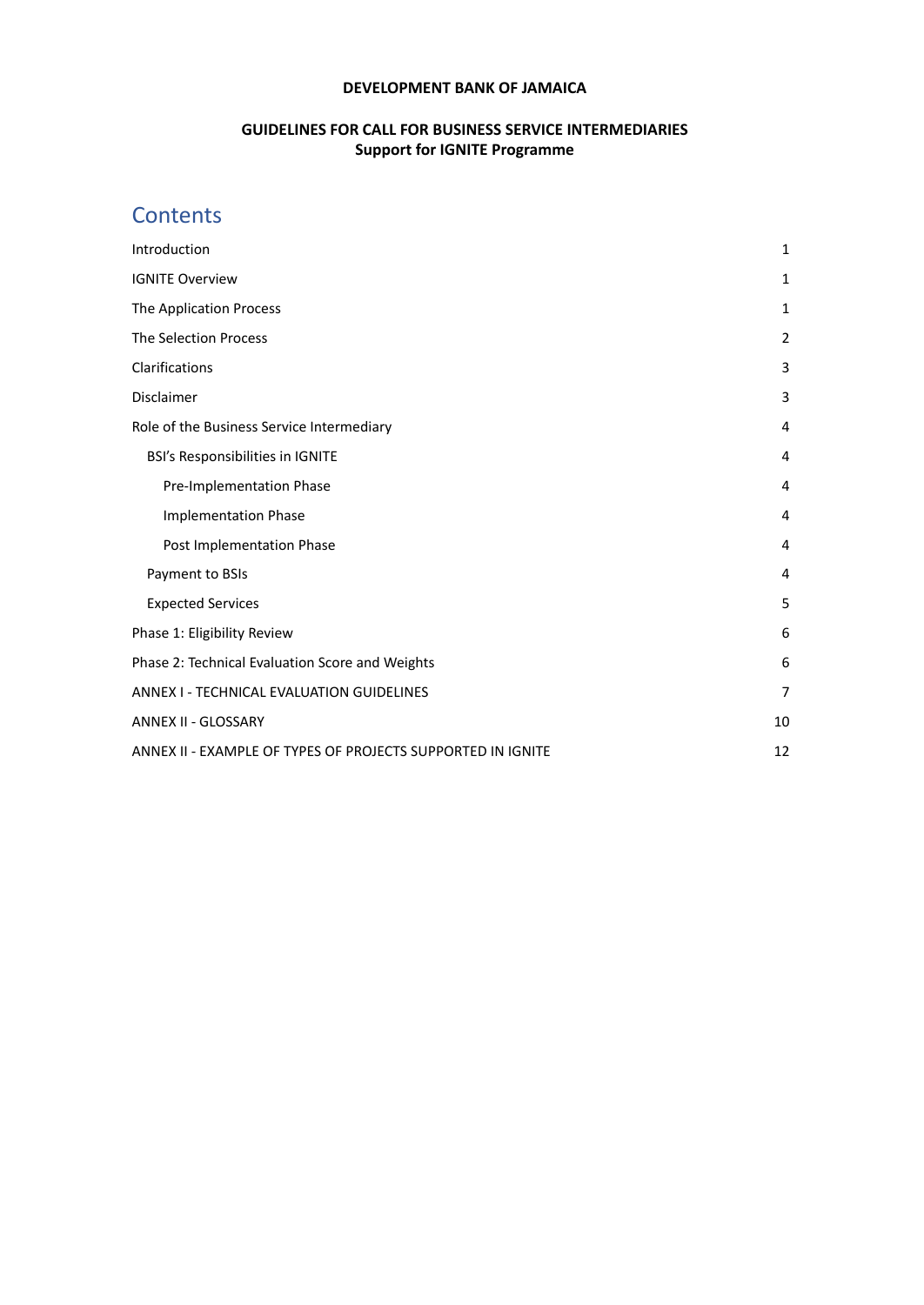## <span id="page-1-0"></span>Introduction

The objective of this "Call for Proposal" is to solicit applications from well-structured Business Incubators and Accelerators operating in Jamaica with the programmes designed to build entrepreneurs and scale innovative Micro and Small Enterprises (MSEs) in their seed and growth stages.

### <span id="page-1-1"></span>IGNITE Overview

Fostering innovation and entrepreneurship among Micro and Small Enterprises (MSEs) and to promote new innovative ventures are key activities of the Government of Jamaica (GoJ). The Development Bank of Jamaica (DBJ), acting through the Ministry of Finance and the Public Service, has been mandated to implement the Boosting Innovation, Growth and Entrepreneurship Ecosystems (BIGEE) programme in Jamaica which is funded by the Inter-American Development Bank.

The BIGEE programme will support the execution of DBJ's Innovation Grant from New Ideas to Entrepreneurship (IGNITE) as a Seed Fund. IGNITE was designed to provide technical assistance and grant funds to eligible start-ups, entrepreneurs and small businesses (especially women entrepreneurs and women-led startups), in concept development, commercialisation or scaling of new innovative ventures. IGNITE will operate through existing MSE development programmes and incubator programmes known as Business Service Intermediaries (BSI) which are selected through a transparent and competitive process. Grant offerings will be available through two windows: *Ideation* or *Commercialisation*

### <span id="page-1-2"></span>The Application Process

- Proposals must be submitted via the platform at link provided on www.thinkbigee.com thinkbigee*@[dbankjm.com](mailto:%20thinkbigee@dbankjm.com)* no later than **Friday, July 29, 2022 at 1:00 p.m.** No hard copy documents will be accepted.
- Review your application to ensure that all the data provided is correct, valid and relevant.
- **●** Do not submit multiple applications. Where multiple applications are submitted on behalf of the same applicant (determined by the registered business name), ONLY the more recent submission will be considered.

Further information may be obtained by sending an email to: thinkbigee*@[dbankjm.com](mailto:%20thinkbigee@dbankjm.com)*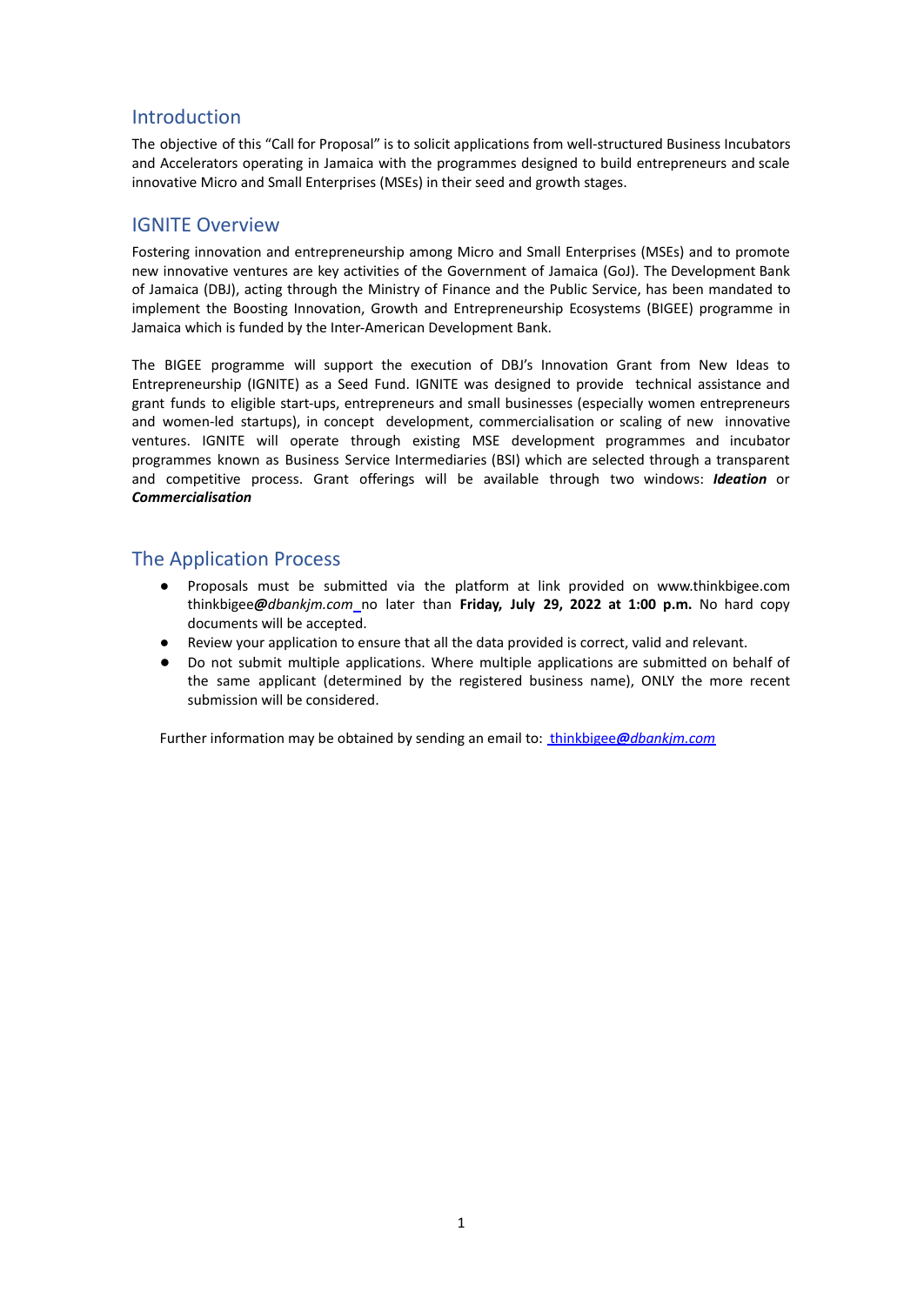## <span id="page-2-0"></span>The Selection Process

Proposals will be assessed in accordance with the following evaluation categories:

● Phase 1: Eligibility Review

Applications which meet the following minimum requirements will be assessed by DBJ's Evaluation Committee:

| <b>Eligibility Criteria</b>                         | <b>Section/Question Reference</b>       |
|-----------------------------------------------------|-----------------------------------------|
| Tax compliant entities operating in Jamaica and     | Attachment: Copy of Tax Compliance      |
| targeting Jamaican businesses                       | Letter                                  |
| Legal incorporation, partnership, or limited        | Attachment: Articles of Incorporation   |
| liability company, for profit or non-profit         |                                         |
| Provides directly or facilitates any combination of | See Question: "Range of Activities      |
| the minimum expected business development           | <b>Currently Undertaking to Support</b> |
| services either as an Incubator, or an Accelerator. | <b>Businesses"</b>                      |
| <b>Financial sustainability</b>                     | See Audited Financial and Section:      |
|                                                     | "Financial Overview"                    |

- Phase 2: Technical Evaluation (**weight 70%**)
	- o Selection criteria and mechanisms
	- o Programme structure and value-added services
	- o Past performance
	- o Monitoring, evaluation, and follow-up

A minimum of 70% of the total weighted score in this Phase is needed for applicants to advance to Phase 3.

- Phase 3: Reference's Interviews (**weight 30%**)
	- o Satisfaction Level of services received
	- o Quality of service received
	- o Knowledge and experience of adviser
	- o Client's referrals/ recommendations

References will be interviewed, and scores collated. Failure to complete the interviews after a maximum of three attempts for maximum of three clients, the BSI will receive a score of zero.

| <b>Evaluation Criteria</b>       | <b>Evaluation</b><br><b>Score</b> |
|----------------------------------|-----------------------------------|
| Partial Weighted Score (Phase 2) | 70%                               |
| Partial Weighted Score (Phase 3) | 30%                               |
| <b>Total Weighted Score</b>      |                                   |

In the **Final Total Score,** Phase 2's weighted total score (technical Evaluation) would have a weight of 70% while Phase 3's weighted total score (Reference's Interviews) would have a weight of 30%. Then, an accumulative score of 70% of the **Final Total Score** is needed in order to be recommended as a BSI.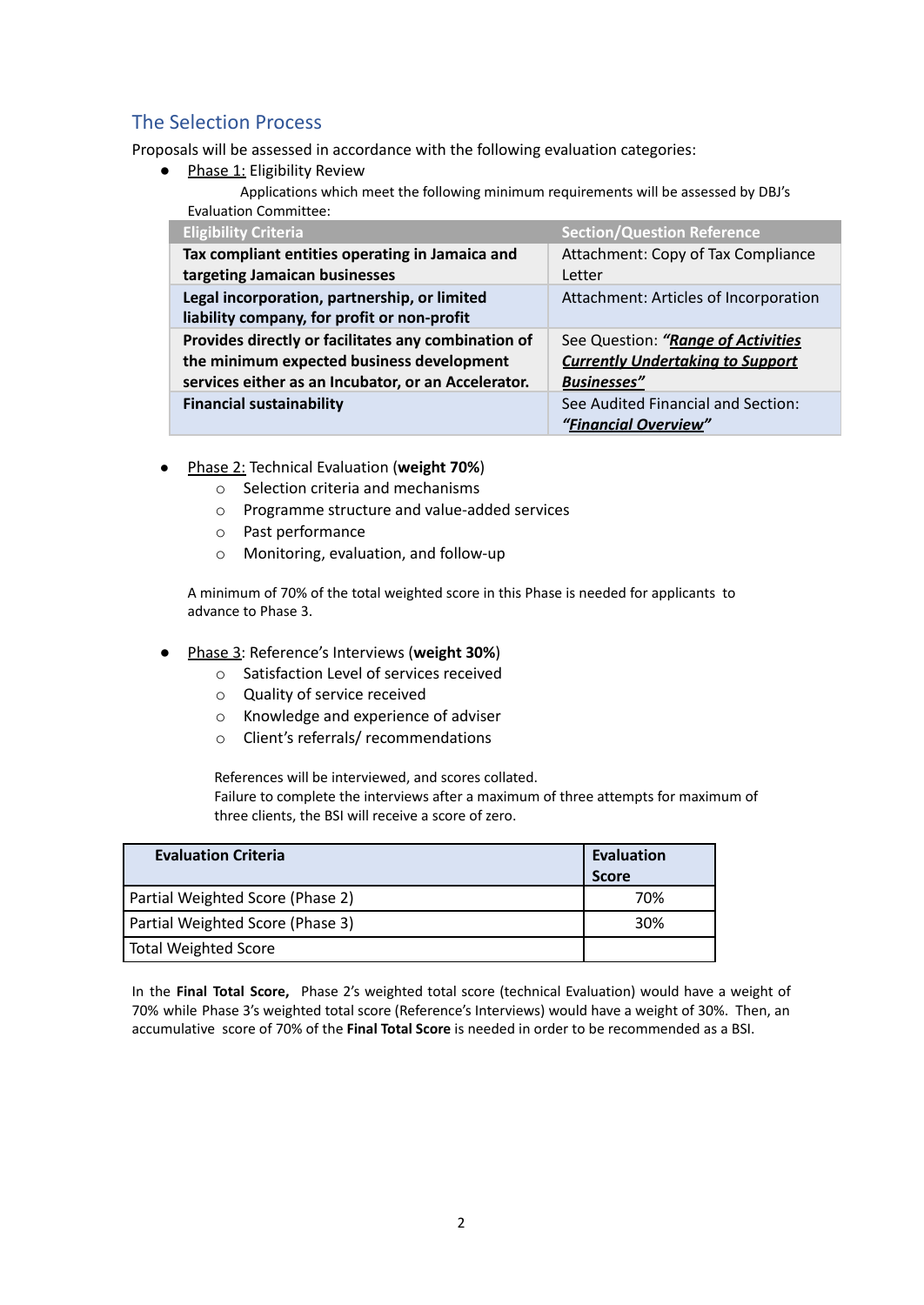The process for selection will be as follows and is expected to take approximately eight (8) weeks for **completion.**



## <span id="page-3-0"></span>Clarifications

Please address queries and requests for clarifications to:

Lu'Shana A. Cheddesingh Technical Co-ordinator Direct Business Development Bank of Jamaica BIGEE Programme 11a-15 Oxford Road, Kingston 5, 929-4000; 619-4000, [lfrancis@dbankjm.](mailto:lfrancis@dbankjm.com)**com**

## <span id="page-3-1"></span>Disclaimer

- The Development Bank of Jamaica has the right to change the scoring guidelines at any point in time.
- Only companies meeting the minimum requirements will be evaluated by the committee.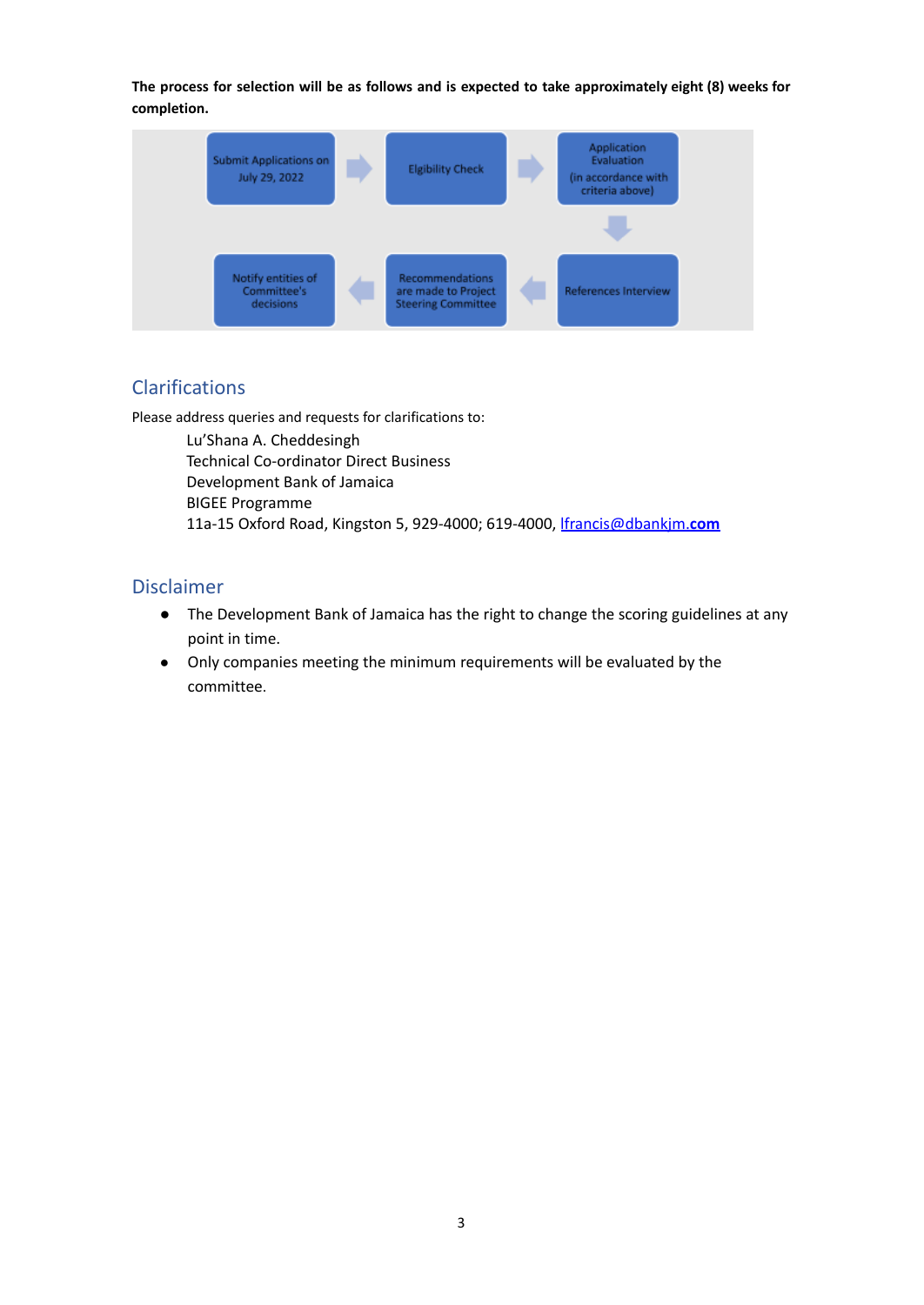# <span id="page-4-0"></span>Role of the Business Services Intermediary

## <span id="page-4-1"></span>**BSI's RESPONSIBILITIES IN IGNITE**

The BSI under IGNITE will be required to:

#### <span id="page-4-2"></span>Pre-Implementation Phase

- 1. Conduct the necessary due diligence by:
	- a) screening start-ups/entrepreneurs and their business operations,
	- b) assessing the feasibility of project concepts,
	- c) providing technical support to assist interested start-ups/entrepreneurs in the preparation of their grant application, and
	- d) shortlisting start-ups/entrepreneurs for recommendation to DBJ
- 2. Facilitate the completion of IGNITE's Monitoring and Evaluation baseline surveys and project validation;
- 3. Business modeling**:** Provide guidance that will assist start-ups/entrepreneurs in the completion of their:
	- a) Business' needs assessment (360° Screening) with recommendations for capacity building trainings,
	- b) Milestone driven Growth Plan to help the start-ups/entrepreneurs in their business growth,
	- c) Project's budget and disbursement schedule

#### <span id="page-4-3"></span>Implementation Phase

- 4. Accept grant funds from DBJ, disburse to start-ups/entrepreneurs and monitor its usage to ensure spending in accordance with Memorandum of Agreement (MOA),
- 5. Monitor and verify status of project activities, use of grant and start-up's/entrepreneur's growth,
- 6. Review and verify start-up's/entrepreneur's reporting data and the evidence to support activities undertaken:
	- a) Conduct physical/virtual site visit,
	- b) Review business and financial documents,
	- c) Accept proof of grant and counterpart expenditures before submitting request to DBJ for additional funds,
- 7. Provide guidance that will assist start-ups/entrepreneurs with their:
	- a) Recording keeping,
	- b) Reporting requirements,
	- c) Requests for disbursements, and
	- d) Timely implementation of project activities
- 8. Maintain minimum monthly meeting with start-ups/entrepreneurs
- 9. Provide DBJ with reports to include, but not limited, to the following:
	- a) BSI's Financial Report (accompanying MSE's request for disbursements)
	- b) Start-ups/Entrepreneurs Quarterly project progress reports,
	- c) Impact assessment reports/surveys, and
	- d) Physical/virtual site visit reports.
- 10. Allow, and hereby grants to DBJ and its authorized persons a licence to enter upon its premises to review, inspect and audit records, books and goods related to disbursements and expenditures of grant funds;
- 11. Upon the approval of DBJ, grant the MSE's request for transfer of services to another BSI (if requested).
- 12. Refund to DBJ any portion of the Grant that has not been utilised or disbursed in accordance with the MOA and the IGNITE Operations Manual (IOM).

#### <span id="page-4-4"></span>Post Implementation Phase

*13.* Facilitate the completion of Monitoring & Evaluation Impact Surveys with MSEs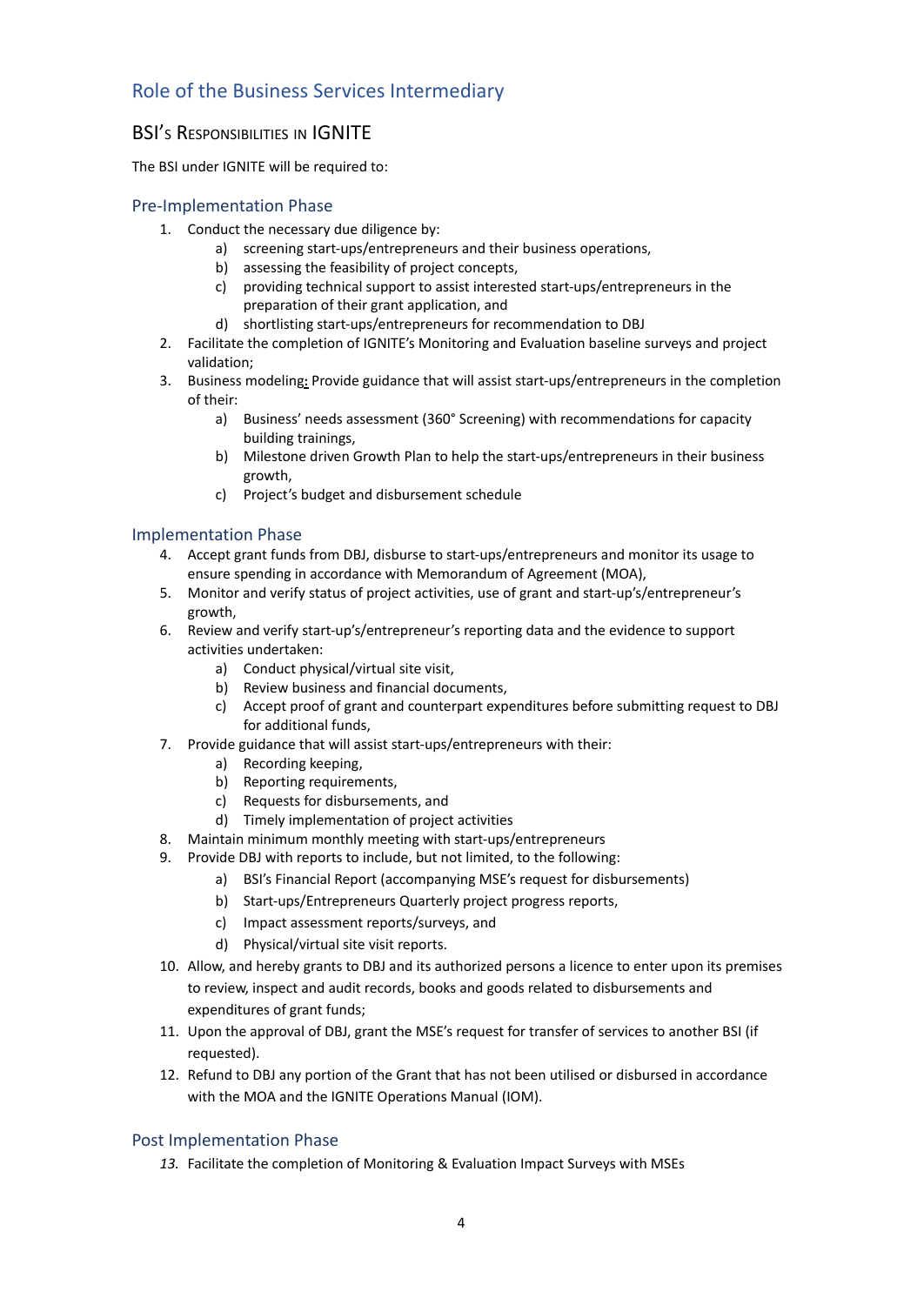### <span id="page-5-0"></span>PAYMENT TO BSI<sup>S</sup>

DBJ will provide BSIs with a fixed fee of Four Hundred Thousand (J\$400,000.00) for each beneficiary, to manage the implementation of the IGNITE project activities in accordance with the terms and conditions of the MOA and IOM.

Payments will be made in tranches over the term of the Agreement, guided by the conditions outlined therein.

### <span id="page-5-1"></span>EXPECTED SERVICES

The DBJ is interested in Intermediaries with supporting programmes that provide the following services:

Applicants in collaboration with their business partners may provide directly or facilitate any combination of the services listed below

| Needs diagnosis work plan, or strategic planning    |
|-----------------------------------------------------|
| <b>Business modeling</b>                            |
| Networking/ contacts among entrepreneurs            |
| <b>Training</b>                                     |
| Innovation services                                 |
| Minimum viable product development                  |
| Working space                                       |
| Technology validation                               |
| Proof of concept: Minimum viable product            |
| development                                         |
| Access to professional support services             |
| Advice for the formal creation of the company       |
| Access to service providers                         |
| Coaching                                            |
| Pivoting of the business model                      |
| <b>Business mentoring</b>                           |
| <b>Access to markets</b>                            |
| Access to strategic partners, and Business linkages |
| Access to financing opportunities (grant, debt,     |
| equity)                                             |
| Start-up valuation                                  |
| Regionalization or Internationalization             |
| programmes                                          |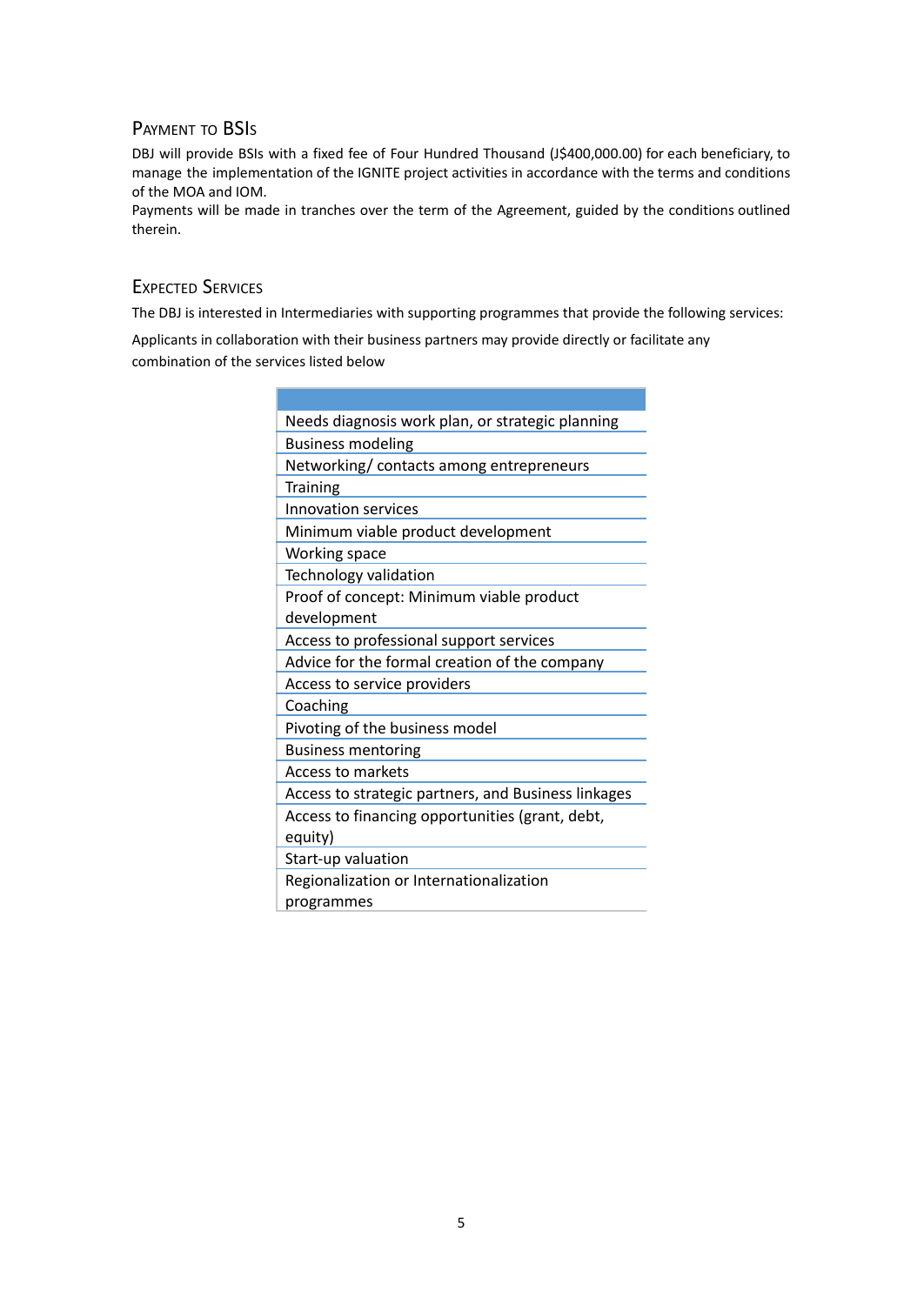# <span id="page-6-0"></span>Phase 1: Eligibility Review

| Minimum Programme Due Diligence (PDD) Requirements |                                                                                    | Questions   |
|----------------------------------------------------|------------------------------------------------------------------------------------|-------------|
|                                                    |                                                                                    | Reference   |
|                                                    | Tax Compliance (Valid TCC and Business Tax Registration Number)                    | 63          |
| 2.                                                 | Company status (CoJ's Certificate of Incorporation and Articles of Association)    | 64          |
| 3.                                                 | Support Start-ups/Entrepreneurs as per range of the expected services listed above | 31          |
| 4.                                                 | Financial sustainability                                                           | 50, 51, 52, |
|                                                    |                                                                                    | 53, 54      |

# Phase 2: Technical Evaluation Score and Weights

The Technical Unit will review and judge each application using a weighted scoring model. There are five (5) basic factors or criteria to consider listed below. Some factors weigh more heavily than others. Each criterion receives a numeric value using a scale of 0 (lowest) to 5/10 (highest)

Every numeric value assigned to each criterion is multiplied by its corresponding weight

| <b>Evaluation Criteria</b> |                | <b>Max</b><br><b>Score</b>                                       | <b>Evaluation</b><br><b>Score</b> | <b>Questions Reference</b> |                             |
|----------------------------|----------------|------------------------------------------------------------------|-----------------------------------|----------------------------|-----------------------------|
|                            |                | <b>PHASE 2: Technical Evaluation</b>                             |                                   |                            |                             |
|                            |                | 1. Selection criteria and mechanisms                             |                                   | 10%                        |                             |
|                            | a.             | Definition of clients' segments                                  | 5                                 | 5                          | 35                          |
|                            | b <sub>1</sub> | Distribution channels and partners                               | 5                                 | 5                          | 36                          |
|                            |                | 2. Strategic Outlook & Industry Analysis                         |                                   | 10%                        |                             |
|                            | а.             | <b>SWOT &amp; Competitive Advantage</b>                          | 5                                 | 5                          | 38                          |
|                            | b.             | <b>Critical Success Factors and Lessons learnt</b>               | 5                                 | 5                          | 39                          |
|                            |                | 3. Programme structure and value-added services                  |                                   | 50%                        |                             |
|                            | a.             | Management team and mentors                                      | 10                                | 10                         | 40, 41, 42, 65 (attachment) |
|                            | b.             | Support model                                                    | 10                                | 10                         | 43,44                       |
|                            | c.             | Access to markets                                                | 10                                | 10                         | 45, 46                      |
|                            |                | d. Access to finance                                             | 5                                 | 5                          | 47, 48, 49                  |
|                            | e.             | Linkages with international partners                             | 5                                 | 5                          | 37                          |
|                            | f.             | <b>Expected impact</b>                                           | 5                                 | 5                          | 60                          |
|                            | g.             | <b>Financial Overview</b>                                        | 5                                 | 5                          | 50, 51, 52, 53, 54, 65      |
|                            |                | 4. Past performance                                              |                                   | 10%                        |                             |
|                            | a.             | Portfolio analysis                                               | 5                                 | 5                          | 55                          |
|                            | b.             | Success cases                                                    | 5                                 | 5                          | 56, 64                      |
|                            |                | 5. Monitoring, Evaluation, and Follow-up                         |                                   | 20%                        |                             |
|                            | a.             | Procedures to monitor progress during programme<br>participation | 10                                | 10                         | 57                          |
|                            | b.             | Procedures to monitor progress after programme<br>participation  | 10                                | 10                         | 58, 59                      |
|                            | C <sub>1</sub> | Procedures to Monitor Staff Performance                          |                                   |                            | 61                          |
|                            |                | <b>Phase 2 Total Score</b>                                       | 100                               | 100%                       |                             |
|                            |                | PHASE 3: Reference's Interviews (x5)                             |                                   | 100%                       | 62                          |
|                            | a.             | Satisfaction Level of services received                          | 5                                 | 30                         |                             |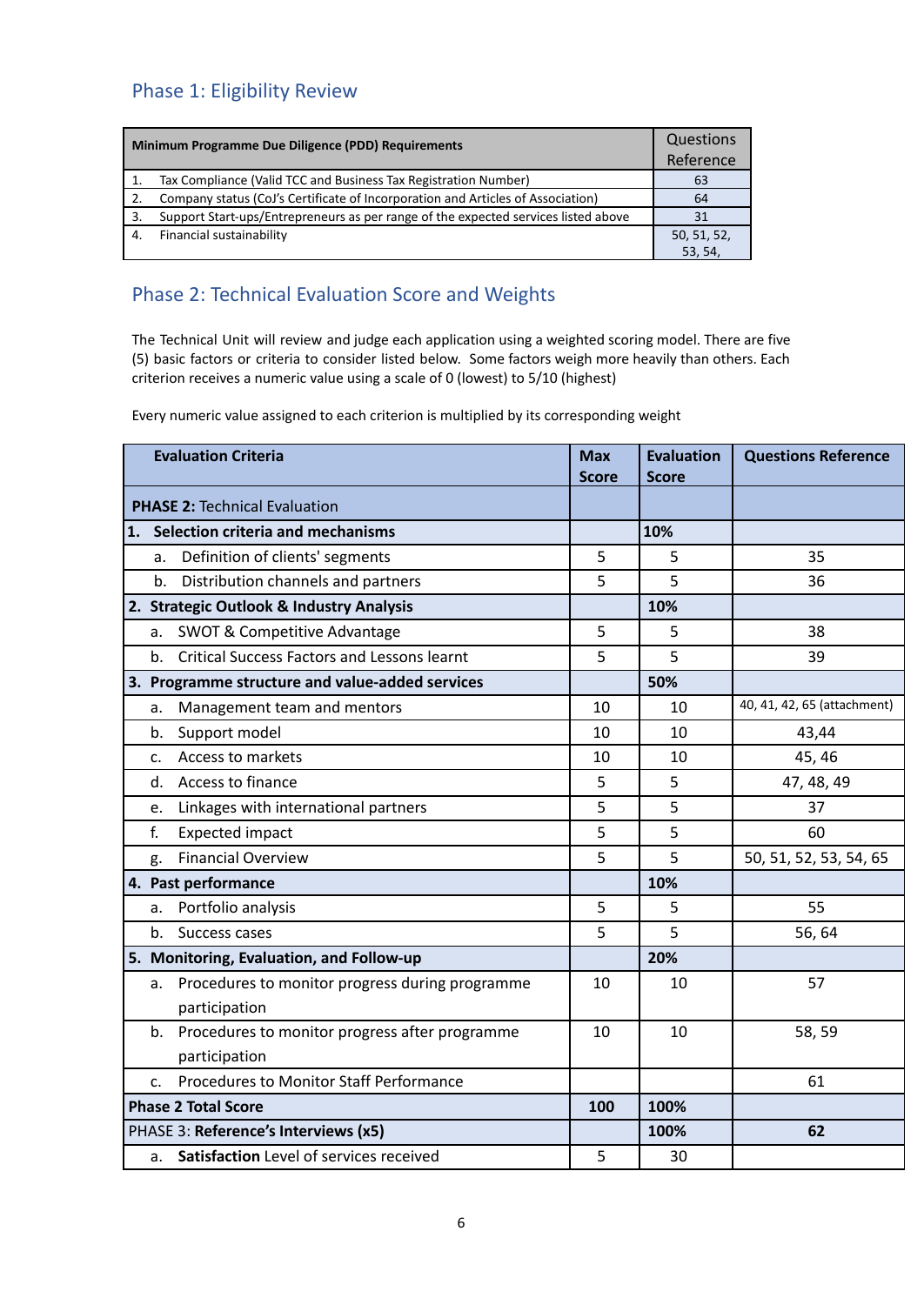| b. Quality of service received.        | 30   |  |
|----------------------------------------|------|--|
| c. Knowledge and experience of adviser | 20   |  |
| d. Client's referrals/recommendations  | 20   |  |
| Phase 3 Total Score                    | 100% |  |

# <span id="page-7-0"></span>ANNEX I - TECHNICAL EVALUATION GUIDELINES

|           | <b>IGNITE Business Services Intermediaries (BSI) Technical Evaluation Guidelines</b>                                                                      | <b>WEIGHTS</b> | <b>Questions</b><br>Reference |
|-----------|-----------------------------------------------------------------------------------------------------------------------------------------------------------|----------------|-------------------------------|
| 1.        | Selection criteria and mechanisms 10%                                                                                                                     |                |                               |
|           | Definition of clients' segments 5%<br>a.                                                                                                                  | 5              |                               |
|           | <b>Evaluation questions</b>                                                                                                                               |                |                               |
|           | Does the organization have an economic sector or area of focus or                                                                                         |                | 35                            |
|           | specialization?                                                                                                                                           |                |                               |
| $\bullet$ | Does the organization have a well-defined start-up/entrepreneur selection                                                                                 |                |                               |
|           | criteria and selection procedures? (including selection and evaluation                                                                                    |                |                               |
|           | committees and forms)                                                                                                                                     |                |                               |
|           | Are the desired start-up/entrepreneur profiles clearly identified?                                                                                        |                |                               |
|           | Does the start-up/entrepreneur profiles include key aspects such as:                                                                                      |                |                               |
|           | Commitment towards high growth and high growth potential?<br>$\circ$                                                                                      |                |                               |
|           | Internationalisation potential?<br>$\circ$                                                                                                                |                |                               |
|           | Willingness to accept investment?<br>$\circ$                                                                                                              |                |                               |
|           | <b>Distribution channels and partners 5%</b><br>b.                                                                                                        | 5              |                               |
|           | <b>Evaluation questions</b>                                                                                                                               |                |                               |
| $\bullet$ | Does the organization have an appropriate mix of activities to identify                                                                                   |                | 36                            |
|           | start-up/entrepreneurs with potential?                                                                                                                    |                |                               |
| $\bullet$ | Does the organization have partnerships (for example with business<br>incubators/accelerators) that help it build its start-up/entrepreneur pipeline and/ |                |                               |
|           | or help disseminate and promote the organization's mission and activities?                                                                                |                |                               |
| $\bullet$ | Does the organization have an on-line presence (web page, social media) that                                                                              |                |                               |
|           | contributes to get start-up/entrepreneur interest?                                                                                                        |                |                               |
| $\bullet$ | Does the organization receive applications from overseas start-ups?                                                                                       |                |                               |
| 2.        | <b>Strategic Outlook &amp; Industry Analysis 10%</b>                                                                                                      |                |                               |
|           | <b>SWOT &amp; Competitive Advantage 5%</b><br>a.                                                                                                          | 5              |                               |
|           | <b>Evaluation questions</b>                                                                                                                               |                |                               |
| $\bullet$ | Has the incubator demonstrated a strong understanding of their current                                                                                    |                | 38                            |
|           | environment and market?                                                                                                                                   |                |                               |
| $\bullet$ | How has the incubator aligned their operations to bolster their core strengths?                                                                           |                |                               |
| $\bullet$ | What has the accelerator done to build on their strengths?                                                                                                |                |                               |
|           | <b>Critical Success Factors &amp; Lessons Learnt 5%</b><br>b.                                                                                             | 5              |                               |
|           | <b>Evaluation questions</b>                                                                                                                               |                |                               |
| $\bullet$ | Has the incubator implemented any plans in the short term to take advantage of                                                                            |                | 39                            |
|           | the opportunities it has seen in the industry/market?                                                                                                     |                |                               |
| $\bullet$ | Was the incubator able to explain its pass successes and, how failure has                                                                                 |                |                               |
|           | impacted their strategic focus, and operations?                                                                                                           |                |                               |
| 3.        | Programme structure and value-added services 50%                                                                                                          |                |                               |
|           | а.<br><b>Management team and mentors 10%</b>                                                                                                              | 10             |                               |
|           | <b>Evaluation questions</b>                                                                                                                               |                |                               |
| $\bullet$ | Does the Organization have a qualified management team?<br>Is the organization leader a former, successful entrepreneur or has substantial                |                | 40, 41, 42, 65                |
|           | private sector experience? Does the leader have strong, personal networks,                                                                                |                | (Attachment)                  |
|           | including investors?                                                                                                                                      |                |                               |
| $\bullet$ | Do team members devote a substantial share of their time to support                                                                                       |                |                               |
|           | entrepreneurs?                                                                                                                                            |                |                               |
| $\bullet$ | Are there among team members persons with private sector experience or                                                                                    |                |                               |
|           | experience as entrepreneurs?                                                                                                                              |                |                               |
| $\bullet$ | Are there one or more people within the Organization management team that                                                                                 |                |                               |
|           | guide and challenge entrepreneurs to reach their business objectives?                                                                                     |                |                               |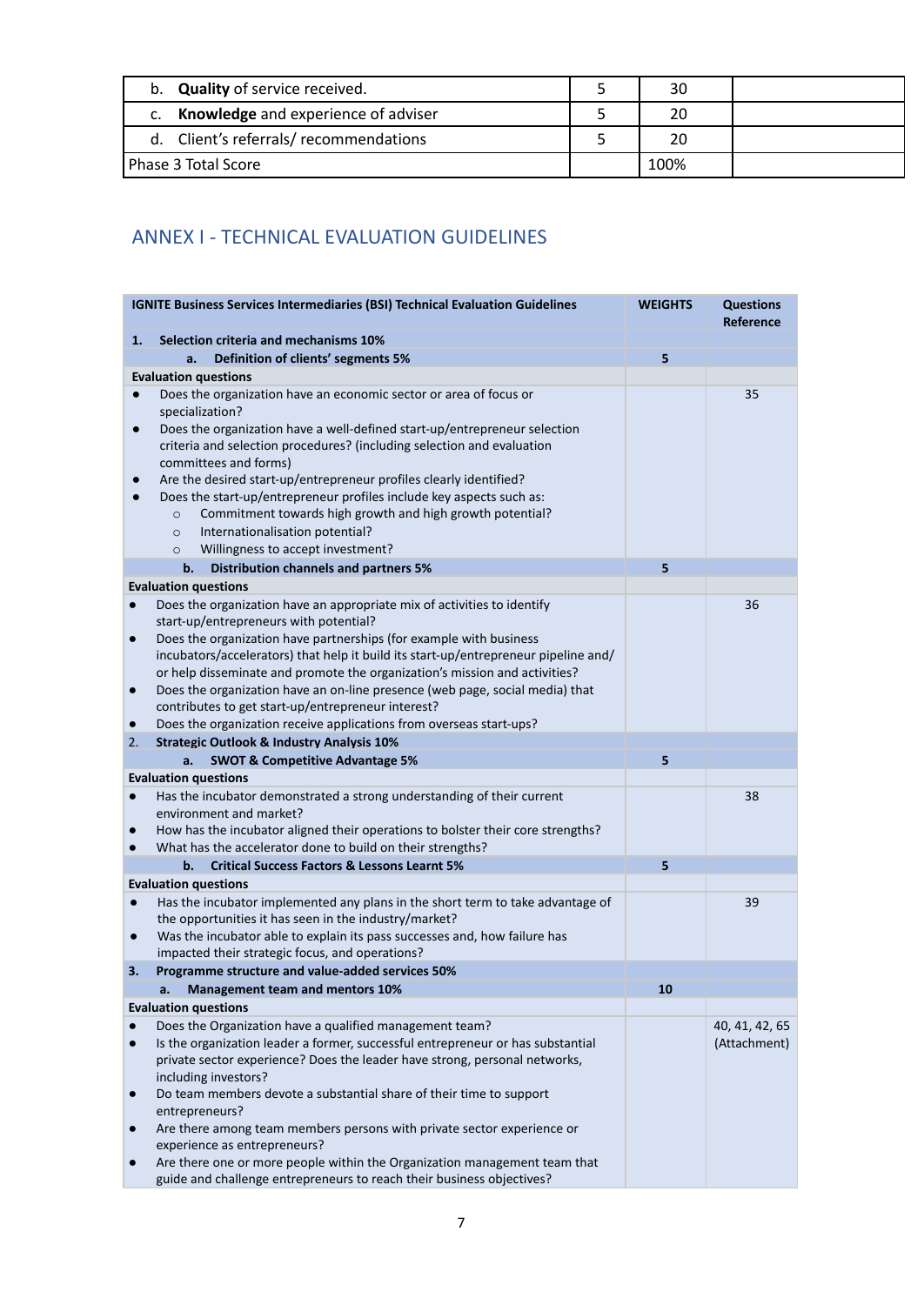|                        | <b>IGNITE Business Services Intermediaries (BSI) Technical Evaluation Guidelines</b>                                                                        | <b>WEIGHTS</b> | <b>Questions</b><br>Reference |
|------------------------|-------------------------------------------------------------------------------------------------------------------------------------------------------------|----------------|-------------------------------|
| $\bullet$              | Does the organization provide each start-up/entrepreneur with an experienced<br>business mentor?                                                            |                |                               |
| $\bullet$              | Does the Organization have a business mentoring programme? Or access to                                                                                     |                |                               |
|                        | business mentor networks? Do the existing business mentors have capacity to                                                                                 |                |                               |
| $\bullet$              | support a start-up/entrepreneur?<br>Does the Organization have a mentor-mentee matching processes, mentor                                                   |                |                               |
|                        | engagement letter, meeting report forms?                                                                                                                    |                |                               |
|                        | b.<br><b>Business support model 10%</b>                                                                                                                     | 10             |                               |
|                        | <b>Evaluation questions</b>                                                                                                                                 |                |                               |
| $\bullet$<br>$\bullet$ | Does the organization have a sustainable and innovative business model?<br>Does the organization have a clear strategy to foster and support the growth of  |                | 43, 44                        |
|                        | innovation and innovative start-ups/entrepreneurs?                                                                                                          |                |                               |
| $\bullet$              | Has the organization documented its processes? How is the quality of the                                                                                    |                |                               |
| $\bullet$              | operating processes?                                                                                                                                        |                |                               |
|                        | Does the organization elaborate a formal work plan for each<br>start-ups/entrepreneur? How is the quality of the work plans? Are the work plans             |                |                               |
|                        | updated periodically? Is the incubation process adapted to the needs of each                                                                                |                |                               |
|                        | start-ups/entrepreneur?                                                                                                                                     |                |                               |
| $\bullet$              | Does the organization perform a formal needs assessment for each<br>start-ups/entrepreneur? How is the needs assessment conducted?                          |                |                               |
| $\bullet$              | Does the organization have an ecosystem network relevant to the                                                                                             |                |                               |
|                        | start-ups'/entrepreneurs' needs? Particularly within the investment community?                                                                              |                |                               |
| $\bullet$              | Does the organization have strong connections with businesses that may serve as                                                                             |                |                               |
| $\bullet$              | clients and/ or strategic partners to the start-ups/entrepreneurs?<br>Does the organization have preferential agreements with trusted suppliers for the     |                |                               |
|                        | provision of specialized professional services to support start-ups/entrepreneurs?                                                                          |                |                               |
| $\bullet$              | Do professional services typically include legal, intellectual property, accounting,                                                                        |                |                               |
|                        | marketing, sales support services, among others?<br><b>Access to markets 10%</b><br>$c_{\cdot}$                                                             | 10             |                               |
|                        | <b>Evaluation questions</b>                                                                                                                                 |                |                               |
| $\bullet$              | Does the organization challenge the start-ups/entrepreneurs' original business                                                                              |                | 45, 46                        |
|                        | model? Does the organization help entrepreneurs validate/ pivot their business<br>models?                                                                   |                |                               |
| $\bullet$              | Does the organization seek to maximize profitability by helping                                                                                             |                |                               |
|                        | start-ups/entrepreneurs innovate their business model?                                                                                                      |                |                               |
| $\bullet$              | Does the organization provide (or gives access to) prototyping and elaboration of<br>Minimum Viable Products (MVP)?                                         |                |                               |
| $\bullet$              | Does the organization support start-ups/entrepreneurs in positioning their                                                                                  |                |                               |
|                        | service or product in new markets, both national and international?                                                                                         |                |                               |
| $\bullet$              | Does the organization connect entrepreneurs with potential clients, for product/<br>service testing, validation and/ or selling?                            |                |                               |
| $\bullet$              | Does the organization make introductions to potential strategic partners for the                                                                            |                |                               |
|                        | entrepreneurs?                                                                                                                                              |                |                               |
| $\bullet$              | Does the organization provide support to access foreign markets? Does the<br>organization have strategic partners in foreign markets?                       |                |                               |
| $\bullet$              | Is there a clear strategy to support incubated companies to expand, with ad-hoc                                                                             |                |                               |
|                        | international alliances that are proactively offered to and used by clients?                                                                                |                |                               |
|                        | <b>Access to finance 5%</b><br>d.                                                                                                                           | 5              |                               |
|                        | <b>Evaluation questions</b>                                                                                                                                 |                |                               |
| $\bullet$              | Does the organization provide start-ups/entrepreneurs with access to public and/<br>or private financing options? Are financial advisory services provided? |                | 47, 48, 49                    |
| $\bullet$              | Has the organization identified the various sources of financing (private investors,                                                                        |                |                               |
|                        | banks with facilities for SMEs) or available subsidies, relevant to their clients?                                                                          |                |                               |
| $\bullet$              | Is access to investment (including the needed follow-up to assure investment for                                                                            |                |                               |
| $\bullet$              | deserving start-ups) an integral part of the organization's programme?<br>Does the organization develop systematic actions to link entrepreneurs with       |                |                               |
|                        | networks of angel investors, investment funds or private investors?                                                                                         |                |                               |
| $\bullet$              | Are financial advisory services provided?                                                                                                                   |                |                               |
| $\bullet$              | Does the organization provide support to access investment? Nationally?<br>Internationally?                                                                 |                |                               |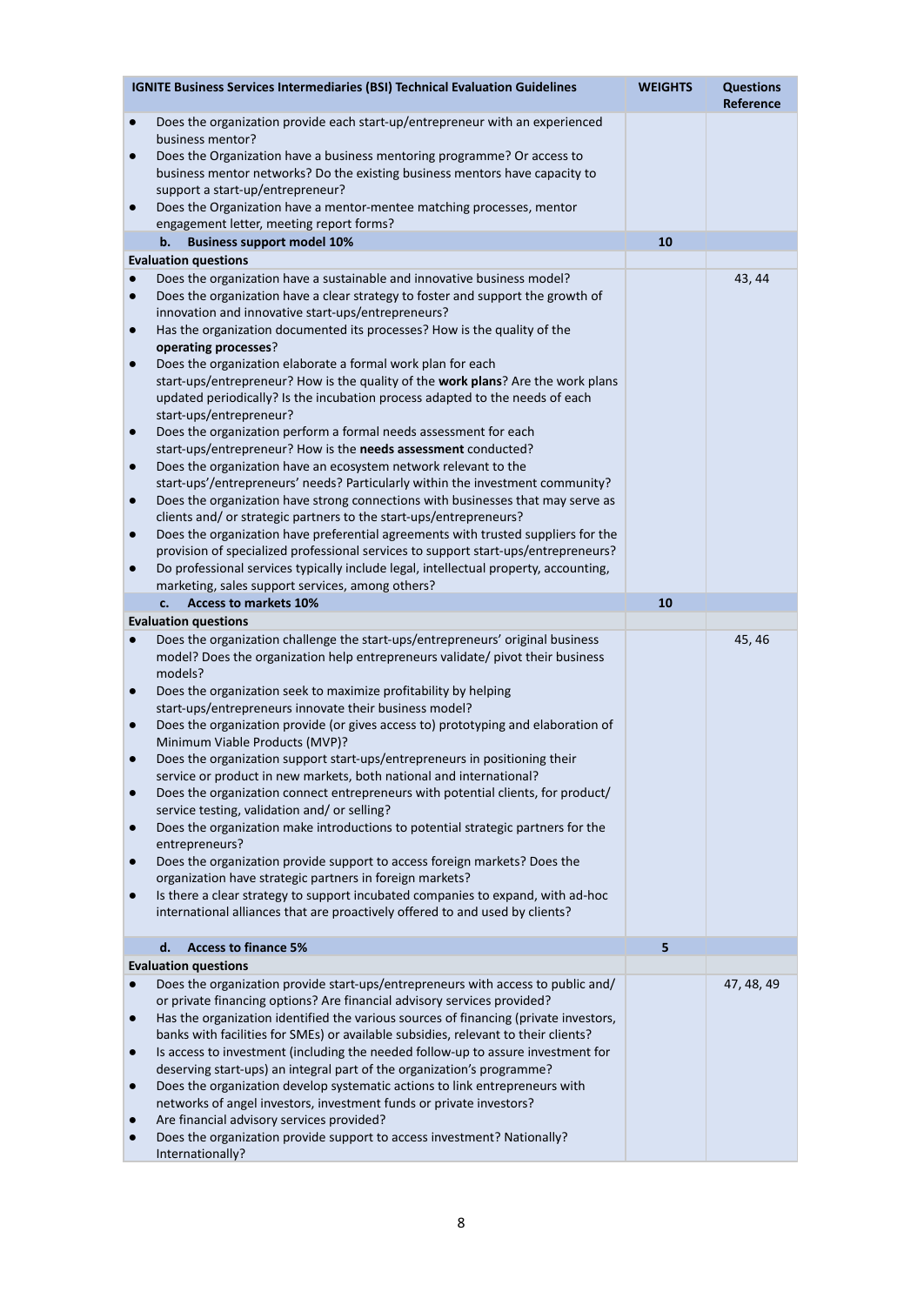|                                                  | <b>IGNITE Business Services Intermediaries (BSI) Technical Evaluation Guidelines</b>                                                                                                                                                                                                                                                                                                                                                                                                                                                                                                                         | <b>WEIGHTS</b> | <b>Questions</b><br><b>Reference</b> |
|--------------------------------------------------|--------------------------------------------------------------------------------------------------------------------------------------------------------------------------------------------------------------------------------------------------------------------------------------------------------------------------------------------------------------------------------------------------------------------------------------------------------------------------------------------------------------------------------------------------------------------------------------------------------------|----------------|--------------------------------------|
| $\bullet$<br>$\bullet$<br>$\bullet$<br>$\bullet$ | Does the organization have strategic partners to facilitate access to finance to<br>start-ups/entrepreneurs?<br>Does the organization have start-up valuation services?<br>Has the organization carried out valuations of any of its client companies?<br>Does the organization have companies incubated or graduated with equity<br>investment?                                                                                                                                                                                                                                                             | 5              |                                      |
|                                                  | Linkages with international partners 5%<br>e.<br><b>Evaluation questions</b>                                                                                                                                                                                                                                                                                                                                                                                                                                                                                                                                 |                |                                      |
|                                                  | Does the organization have strategic alliances with international partners?<br>To improve its operations incorporating best practices?<br>$\circ$<br>To facilitate access to foreign markets? (for example, through soft-landing)<br>$\circ$<br>To facilitate access to international financing? (for example, through<br>$\circ$<br>international accelerators, venture capital funds or innovative financing,<br>such as crowdfunding?)                                                                                                                                                                    |                | 37                                   |
|                                                  | f.<br><b>Expected impact 5%</b>                                                                                                                                                                                                                                                                                                                                                                                                                                                                                                                                                                              | 5              |                                      |
| $\bullet$<br>$\bullet$<br>$\bullet$              | <b>Evaluation questions</b><br>What is the expected impact after the programme is delivered, in terms of<br>number of start-ups created and active, new products/ services introduced to the<br>market, sales, exports, investment and job creation?<br>Is there and expected impact in terms of economic sectors, clusters, and/or value<br>chains strengthened?<br>Are impact indicators provided?                                                                                                                                                                                                         |                | 60                                   |
|                                                  | <b>Financial Overview 5%</b><br>g.                                                                                                                                                                                                                                                                                                                                                                                                                                                                                                                                                                           | 5              |                                      |
|                                                  | <b>Evaluation questions</b>                                                                                                                                                                                                                                                                                                                                                                                                                                                                                                                                                                                  |                |                                      |
| $\bullet$<br>$\bullet$<br>$\bullet$<br>$\bullet$ | Does the company have multiple streams of income?<br>What is the average revenue per annum for the last three years?<br>What is the total operational expenses per annum?<br>Does the company have sufficient revenues to cover its cost for the duration<br>(eighteen months) of the IGNITE implementation?                                                                                                                                                                                                                                                                                                 |                | 50, 51, 52,<br>53, 54, 65            |
| 4.                                               | Past performance 10%                                                                                                                                                                                                                                                                                                                                                                                                                                                                                                                                                                                         |                |                                      |
|                                                  | Portfolio analysis 5%<br>a.<br><b>Evaluation questions</b>                                                                                                                                                                                                                                                                                                                                                                                                                                                                                                                                                   | 5              |                                      |
| $\bullet$                                        | How well does the portfolio of current incubated companies perform, in relation<br>to:<br><b>Business continuity?</b><br>$\circ$<br><b>Customer acquisition?</b><br>$\circ$<br>Sales/ profitability?<br>$\circ$<br>Exports?<br>$\circ$<br>Job creation?<br>$\circ$<br>Access to finance (grants, loans, equity)?<br>$\circ$<br>How well does the portfolio of graduated companies perform, in relation to :<br><b>Business continuity?</b><br>$\circ$<br>Sales growth/ profitability?<br>$\circ$<br>Exports?<br>$\circ$<br>Job creation?<br>$\circ$<br>Access to finance (grants, loans, equity)?<br>$\circ$ |                | 55,                                  |
|                                                  | b.<br><b>Success Cases 5%</b><br><b>Evaluation questions</b>                                                                                                                                                                                                                                                                                                                                                                                                                                                                                                                                                 | 5              |                                      |
|                                                  | Does the organization have success cases in any of the following categories:<br>Recognition:<br>$\circ$<br>Awards?<br>Acceptance in local and foreign acceleration programmes?<br><b>Business results:</b><br>$\circ$<br>Investment received?<br>Sales growth?<br>٠<br>Employment growth?<br>Social impact?                                                                                                                                                                                                                                                                                                  |                | 56, 64<br>(Attachment)               |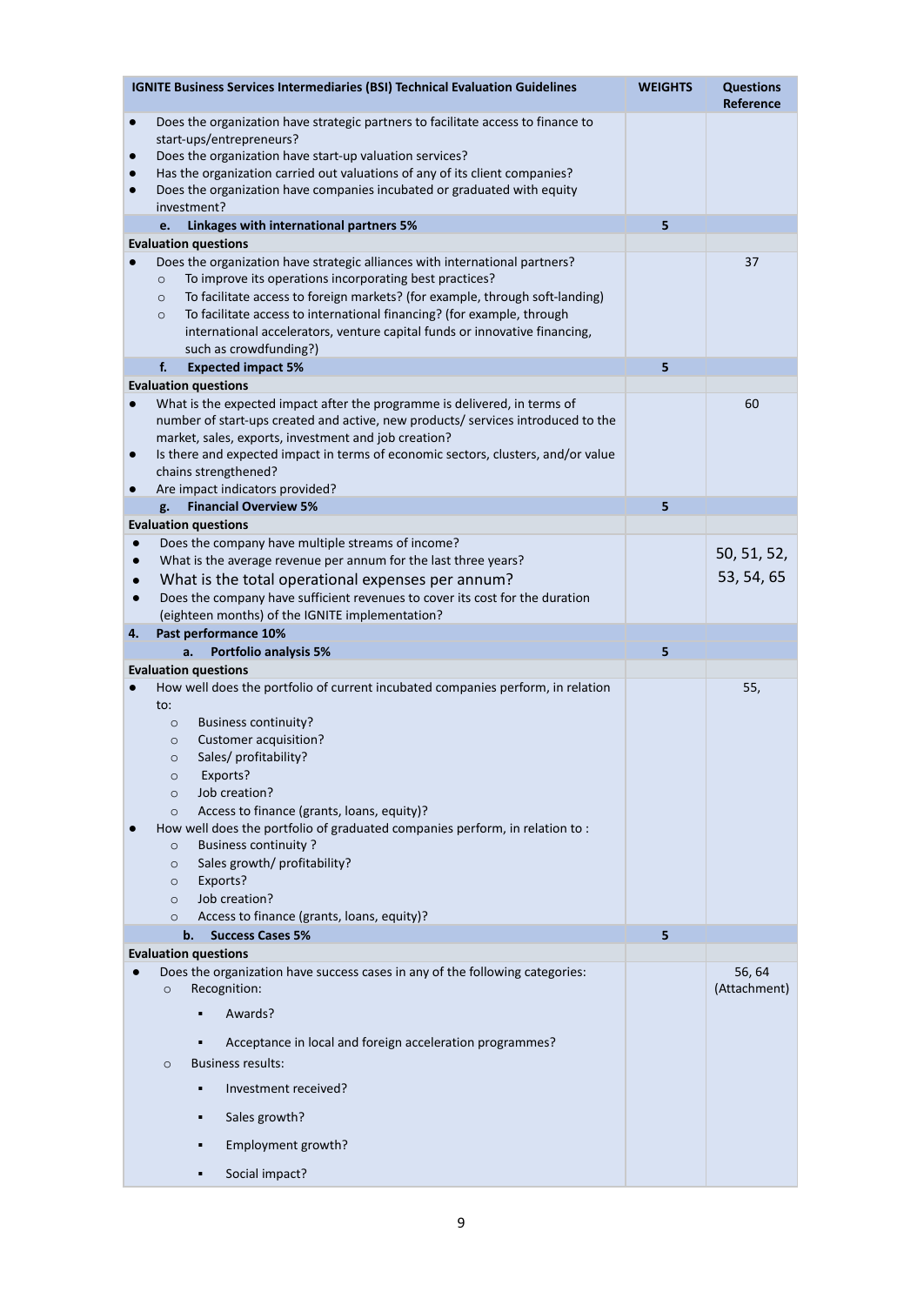| <b>IGNITE Business Services Intermediaries (BSI) Technical Evaluation Guidelines</b>                                                                                         | <b>WEIGHTS</b> | <b>Questions</b><br>Reference |
|------------------------------------------------------------------------------------------------------------------------------------------------------------------------------|----------------|-------------------------------|
| Internationalization?<br>٠                                                                                                                                                   |                |                               |
| Listing in national or international stock exchanges?<br>٠                                                                                                                   |                |                               |
| Monitoring, Evaluation, and Follow-up 20%<br>5.                                                                                                                              |                |                               |
| Procedures to monitor progress during programme participation 10%<br>a.                                                                                                      | 10             |                               |
| <b>Evaluation questions</b>                                                                                                                                                  |                |                               |
| Does the organization have well defined entrepreneur graduation/exit criteria<br>$\bullet$                                                                                   |                | 57                            |
| and graduation/exit procedures?                                                                                                                                              |                |                               |
| Does the organization monitor their client's readiness to receive investments?<br>$\bullet$                                                                                  |                |                               |
| Does the organization conduct entrepreneur satisfaction surveys and/ or<br>$\bullet$                                                                                         |                |                               |
| entrepreneurs' feedback sessions?                                                                                                                                            |                |                               |
| Does the organization evaluate the results of the mentoring process?<br>$\bullet$<br>Does the organization evaluate the performance of the service providers or<br>$\bullet$ |                |                               |
| matchmaking with investors?                                                                                                                                                  |                |                               |
| Procedures to monitor progress after programme participation 10%<br>b.                                                                                                       | 10             |                               |
| <b>Evaluation questions</b>                                                                                                                                                  |                |                               |
| Does the organization maintain a relationship with graduated companies?<br>$\bullet$                                                                                         |                | 58, 59                        |
| Are clients involved in organization's activities, such as mentoring or<br>$\bullet$                                                                                         |                |                               |
| participation in committees?                                                                                                                                                 |                |                               |
| Does the organization collect business information from graduated companies,<br>$\bullet$                                                                                    |                |                               |
| particularly on investment received?                                                                                                                                         |                |                               |
| Frequency<br>$\circ$                                                                                                                                                         |                |                               |
| Duration (for example How many years after graduation)<br>$\circ$                                                                                                            |                |                               |
| <b>Procedures to Monitor Staff Performance</b><br>c.                                                                                                                         |                |                               |
| <b>Evaluation questions</b>                                                                                                                                                  |                | 61                            |
| Does the organization have clearly defined strategy to monitor and evaluate staff<br>$\bullet$<br>performance?                                                               |                |                               |
| Frequency<br>$\circ$                                                                                                                                                         |                |                               |
| Duration (for example How many years after graduation)<br>$\circ$                                                                                                            |                |                               |
| <b>CUSTOMER'S (REFERENCES) SURVEY GUIDELINES 30%</b><br>6.                                                                                                                   |                |                               |
| References provided by Applicants are contacted via telephone and<br>a.                                                                                                      |                | 62                            |
| questioned about the services received. Results are averaged from                                                                                                            |                |                               |
| references interviewed 5%                                                                                                                                                    |                |                               |
| <b>References questions</b>                                                                                                                                                  |                |                               |
| To what extent was/were objective(s) achieved due to services received from                                                                                                  | 30             |                               |
| (name of company)                                                                                                                                                            |                |                               |
| Completely achieved (5 points)<br>a.                                                                                                                                         |                |                               |
| Partially achieved (2 points)<br>b.<br>Not achieved (0 points)<br>c.                                                                                                         |                |                               |
| Rate the quality of service received.                                                                                                                                        | 30             |                               |
| Excellent (5 points)<br>a.                                                                                                                                                   |                |                               |
| Good (3 points)<br>b.                                                                                                                                                        |                |                               |
| Fair (2 points)<br>c.                                                                                                                                                        |                |                               |
| Poor (1 points)<br>d.                                                                                                                                                        |                |                               |
| Rate the knowledge and experience of your adviser.                                                                                                                           | 20             |                               |
| Outstanding (5 points)<br>a.                                                                                                                                                 |                |                               |
| Satisfactory (3 points)<br>b.                                                                                                                                                |                |                               |
| Below average (2 points)<br>c.<br>d.<br>Needs improvement (1 points)                                                                                                         |                |                               |
| (name of company) to other businesses?<br>Client would recommend                                                                                                             | 20             |                               |
| Yes (5 points)<br>a.                                                                                                                                                         |                |                               |
| No (0 points)<br>b.                                                                                                                                                          |                |                               |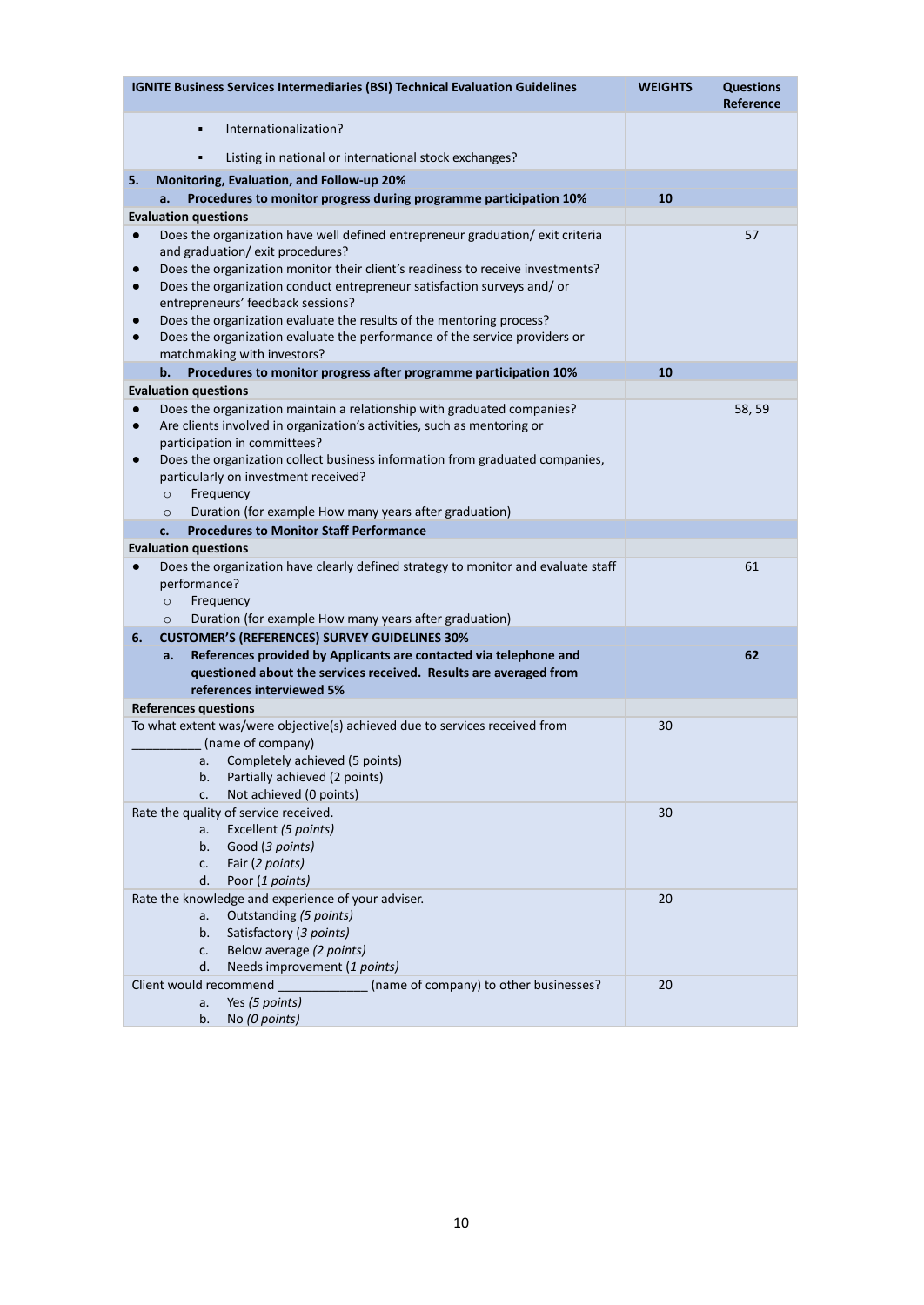# <span id="page-11-0"></span>ANNEX II - GLOSSARY

| <b>Word</b>            | <b>Definition</b>                                                                                                                            |                          |                                                                          |  |
|------------------------|----------------------------------------------------------------------------------------------------------------------------------------------|--------------------------|--------------------------------------------------------------------------|--|
| <b>Applicant</b>       | Duly incorporated company registered in Jamaica that will be signatory                                                                       |                          |                                                                          |  |
|                        | to the IGNITE tripartite agreement with the DBJ                                                                                              |                          |                                                                          |  |
| <b>Business Sector</b> | DBJ approved institutions that will be responsible to: channel the                                                                           |                          |                                                                          |  |
| <b>Intermediary</b>    |                                                                                                                                              |                          | funds to the entrepreneurs and firms; contribute to the presentation     |  |
| (BSI):                 |                                                                                                                                              |                          | of proposals and assist DBJ in the monitoring of the objectives agreed   |  |
|                        | with each individual beneficiaries.                                                                                                          |                          |                                                                          |  |
| <b>Coaching and</b>    |                                                                                                                                              |                          | Confidential, substantive, individual advice, guidance or instruction    |  |
| <b>Mentoring</b>       |                                                                                                                                              |                          | that is provided to both current and prospective business owners. It     |  |
|                        |                                                                                                                                              |                          | involves a process of in-depth, substantive, two-way communication       |  |
|                        |                                                                                                                                              |                          | between the client and counsellor pertaining to starting, managing or    |  |
|                        |                                                                                                                                              |                          | growing a small business. The goal of coaching is to increase the        |  |
|                        |                                                                                                                                              |                          | management capability of the business owner and is viewed as an          |  |
|                        | educational process.                                                                                                                         |                          |                                                                          |  |
|                        |                                                                                                                                              |                          | Entity engaged by the Applicant with the responsibility to carry out     |  |
|                        |                                                                                                                                              |                          | agreed roles and responsibilities of the Business Services Intermediary. |  |
| <b>IGNITE</b>          |                                                                                                                                              |                          | Innovation Grant, from New Ideas to Entrepreneurship. This is grant      |  |
|                        |                                                                                                                                              |                          | fund for innovative entrepreneurs, targeting new businesses through      |  |
|                        |                                                                                                                                              |                          | existing M&SME development programmes and incubator                      |  |
|                        | programmes.                                                                                                                                  |                          |                                                                          |  |
| <b>INCUBATION</b>      |                                                                                                                                              |                          | Process wherein entrepreneur/start-up receives support for growth        |  |
|                        |                                                                                                                                              |                          | and a viable and replicable business model is established                |  |
| Innovation             |                                                                                                                                              |                          | Is the implementation of a new or significantly improved product         |  |
|                        |                                                                                                                                              |                          | (good or service), or process, a new marketing method, or a new          |  |
|                        |                                                                                                                                              |                          | organizational method in business practices, workplace organization or   |  |
|                        | external relations.                                                                                                                          |                          |                                                                          |  |
|                        | The minimum requirement for an innovation is that the product,                                                                               |                          |                                                                          |  |
|                        | process, marketing method or organizational method must be new (or<br>significantly improved) to the Jamaican marketplace.                   |                          |                                                                          |  |
|                        |                                                                                                                                              |                          | A broad                                                                  |  |
|                        | definition of these terms will be applied to IGNITE. Specifically,<br>"Technological innovation" will refer to the generation and use of new |                          |                                                                          |  |
|                        |                                                                                                                                              |                          |                                                                          |  |
|                        | product or processes, while "Non Innovation" refers to those firms that<br>utilize already existing technology.                              |                          |                                                                          |  |
| <b>MSME</b>            | Micro, Small and Medium-sized enterprises - A business entity                                                                                |                          |                                                                          |  |
|                        | organized for profit, with a place of business located in Jamaica, and                                                                       |                          |                                                                          |  |
|                        |                                                                                                                                              |                          | which operates primarily within Jamaica or makes a significant           |  |
|                        |                                                                                                                                              |                          | contribution to the Jamaican economy through payment of taxes or         |  |
|                        | use of Jamaican products, materials or labour. These companies must                                                                          |                          |                                                                          |  |
|                        | operate in the productive sectors should at least be registered as a sole                                                                    |                          |                                                                          |  |
|                        | trader and have the following characteristics:                                                                                               |                          |                                                                          |  |
|                        | Firm Size<br>No. of employees<br><b>Total Annual Sales/Turnover</b>                                                                          |                          |                                                                          |  |
|                        | $\leq$ 5<br>≤J\$10 million<br>Micro                                                                                                          |                          |                                                                          |  |
|                        | $6 - 20$<br>Small                                                                                                                            |                          | > \$10 million ≤ J\$75 million                                           |  |
|                        | Medium-sized<br>> J\$75 million ≤J\$425 million<br>$21 - 50$                                                                                 |                          |                                                                          |  |
|                        | Source: Ministry of Industry, Investment and Commerce (MIIC) M&SME<br>Policy                                                                 |                          |                                                                          |  |
|                        | The following types of companies are excluded:                                                                                               |                          |                                                                          |  |
|                        | Government ministries/agencies                                                                                                               |                          |                                                                          |  |
|                        | Financial institutions (regulated or unregulated)<br>$\bullet$                                                                               |                          |                                                                          |  |
|                        |                                                                                                                                              | Non-profit organizations |                                                                          |  |
|                        |                                                                                                                                              |                          | Pre-venture entrepreneurs (companies not yet in operation)               |  |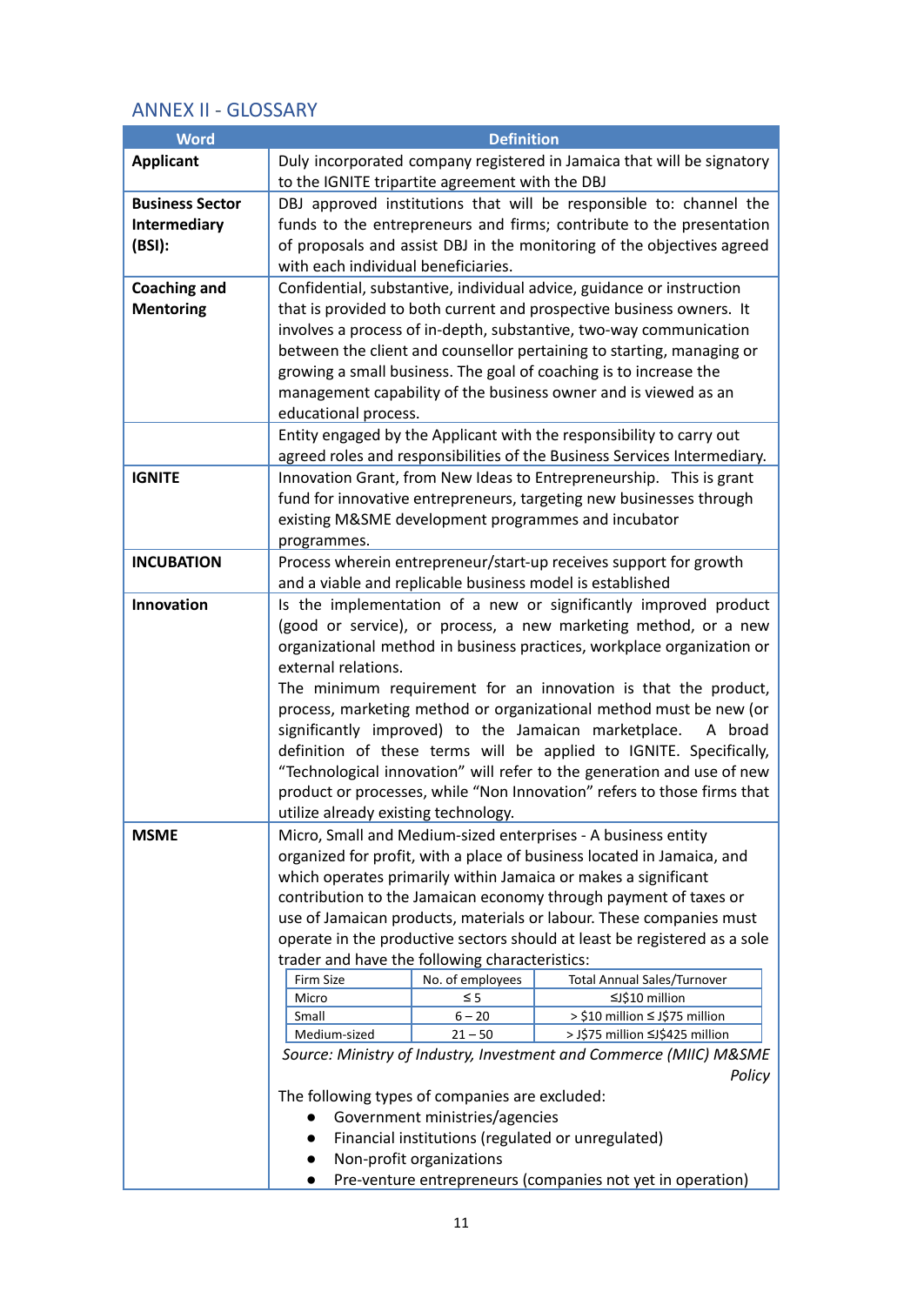| <b>Word</b>              | <b>Definition</b>                                                         |
|--------------------------|---------------------------------------------------------------------------|
|                          | Large corporations (greater than 50 employees with annual                 |
|                          | turnover greater than J\$150 million)                                     |
| <b>Politically</b>       | Individuals who have been entrusted with prominent public functions       |
| <b>Exposed Person</b>    | (i.e senior politician, senior executives of state-owned corporations,    |
| (PEP)                    | senior government officials etc.). The category of persons also includes  |
|                          | their immediate family and close associates (parent, spouse, child,       |
|                          | sibling, in-law, close associate, or any person known to maintain         |
|                          | unusually close relationships with a PEP).                                |
| <b>Physical</b>          | An organization designed to accelerate the growth and success of          |
| Incubator                | entrepreneurial companies through an array of business support            |
|                          | resources and services that could include physical space, capital,        |
|                          | coaching, common services, and networking connections.                    |
| <b>Pre-Incubator</b>     | Programme which guides idea stage teams through the process of            |
|                          | validating and testing their ideas                                        |
| Start-up                 | A company working to solve a problem where the solution is not            |
|                          | obvious and success is not guaranteed. The key attribute of a start-up    |
|                          | is its ability to grow. Specifically, a start-up is a company designed to |
|                          | scale very quickly. For this IGNITE Pilot Programme, we will consider     |
|                          | start-ups to be existing firms, residents of Jamaica, with less than 24   |
|                          | months since the registration of their business with Company's Office     |
|                          | of Jamaica.                                                               |
| <b>Training</b>          | A training programme is defined as an activity or event presented or      |
|                          | co-sponsored by a resource partner or third party that delivers a         |
|                          | structured programme of knowledge, information or experience on a         |
|                          | business-related subject and must last for a minimum of one hour and      |
|                          | include two or more clients.                                              |
| <b>Virtual Incubator</b> | A fee is charged which gives entrepreneurs access to the incubator        |
|                          | program including business support services, business assistance and      |
|                          | counseling, administrative support services, facilities and shared        |
|                          | equipment access, as well as access to sources of capital, while          |
|                          | situated at their own business locations.                                 |
|                          |                                                                           |